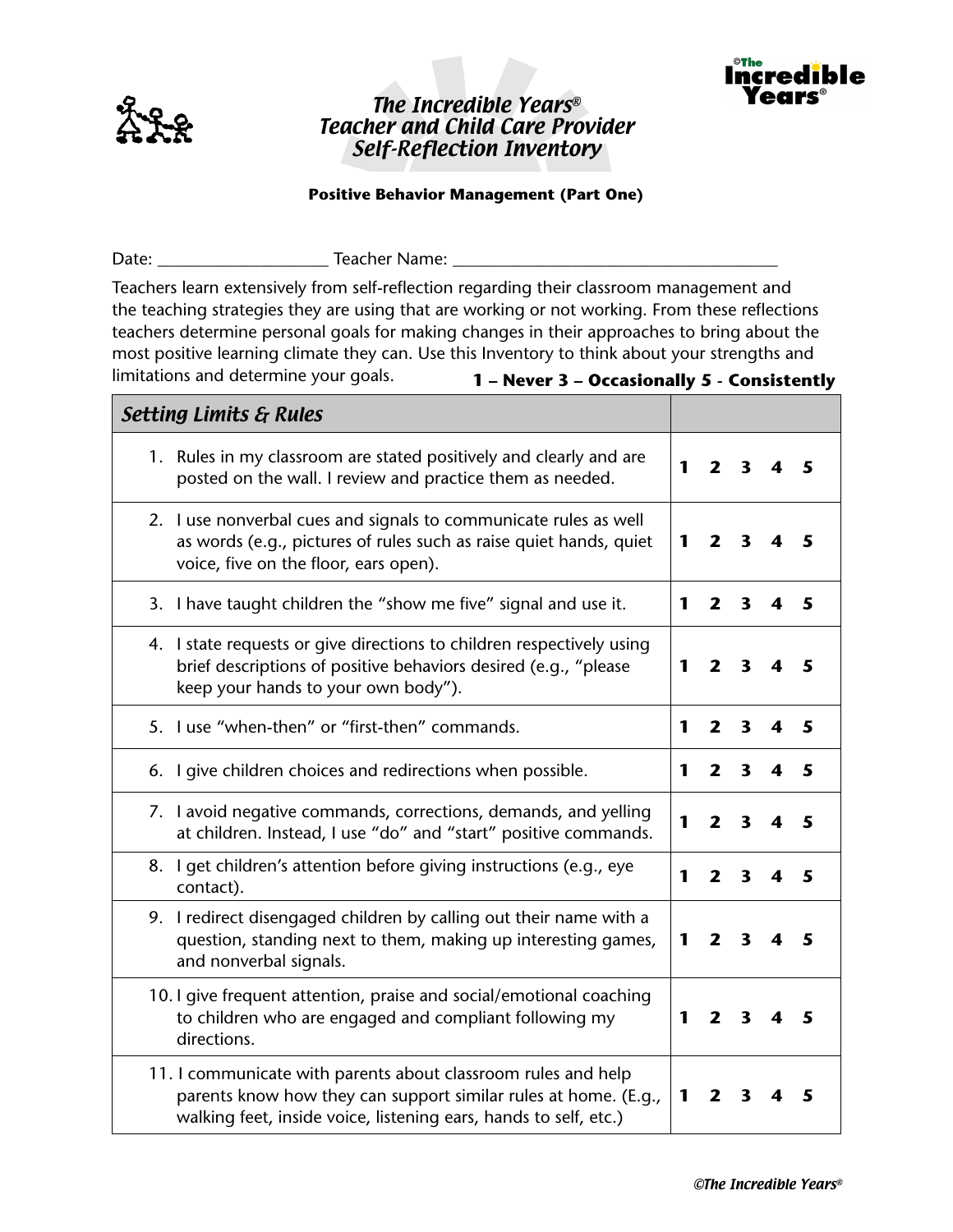| Differential Attention, Ignoring and Redirecting                                                                                                                                                    |   |                         |                         |   |   |
|-----------------------------------------------------------------------------------------------------------------------------------------------------------------------------------------------------|---|-------------------------|-------------------------|---|---|
| 1. I give more attention, coaching and praise to positive behaviors<br>than to inappropriate child behaviors.                                                                                       | 1 | $\mathbf{2}$            | 3                       | 4 | 5 |
| 2. I have identified negative behaviors in children I want to<br>decrease and the "positive opposite" of each negative behavior<br>that I will praise, reward and coach.                            | 1 | $\mathbf{2}$            | $\mathbf{3}$            |   | 5 |
| 3. I have identified those behaviors I can ignore while keeping the<br>children safe.                                                                                                               | 1 | $\mathbf{2}$            | 3                       |   | 5 |
| 4. I have worked hard teaching children in circle time to ignore<br>their peers when they are laughed at, poked or made fun of.                                                                     | 1 | $\overline{\mathbf{2}}$ | $\mathbf{3}$            | 4 | 5 |
| 5. My ignoring is strategically planned and is done by avoiding<br>eye contact, verbal comments, and physical touch and by<br>keeping a neutral affect.                                             | 1 | $\mathbf{2}$            | $\overline{\mathbf{3}}$ | 4 | 5 |
| I use proximal praise strategically (e.g., praise nearby child for<br>6.<br>behavior I want to encourage) while ignoring the child who is<br>inappropriate.                                         | 1 | $\mathbf{2}$            | $\mathbf{3}$            | 4 | 5 |
| 7. I use positive self-talk as an approach to staying calm when<br>children misbehave. (write example)                                                                                              | 1 | $\mathbf{2}$            | 3                       |   | 5 |
| 8. I start with using the least intrusive discipline strategy when<br>children misbehave. I review my hierarchy of discipline.                                                                      | 1 | $\overline{\mathbf{z}}$ | $\mathbf{3}$            | 4 | 5 |
| 9. When a child is behaving appropriately again and calmed down<br>after losing control, I immediately return my attention and<br>encouragement to the child.                                       | 1 | $\mathbf{2}$            | 3                       | 4 | 5 |
| 10. I have developed behavior plans that include identifying those<br>inappropriate behaviors to ignore and the positive opposite<br>behaviors to praise and reward.                                | 1 | 2                       | 3                       |   | 5 |
| 11. I help children learn how to self-regulate through specific<br>techniques (e.g., deep breathing, positive self-talk, positive<br>imagery, anger or relaxation thermometer, Tiny Turtle puppet). | 1 | $\mathbf{2}$            | 3                       | 4 | 5 |
| 12. I use "positive forecasting" statements to predict a child's<br>success in earning his prize.                                                                                                   | 1 | $\mathbf{2}$            | 3                       |   | 5 |
| 13. I work hard to redirect children to other activities when they are<br>frustrated.                                                                                                               | 1 | 2                       |                         |   | 5 |